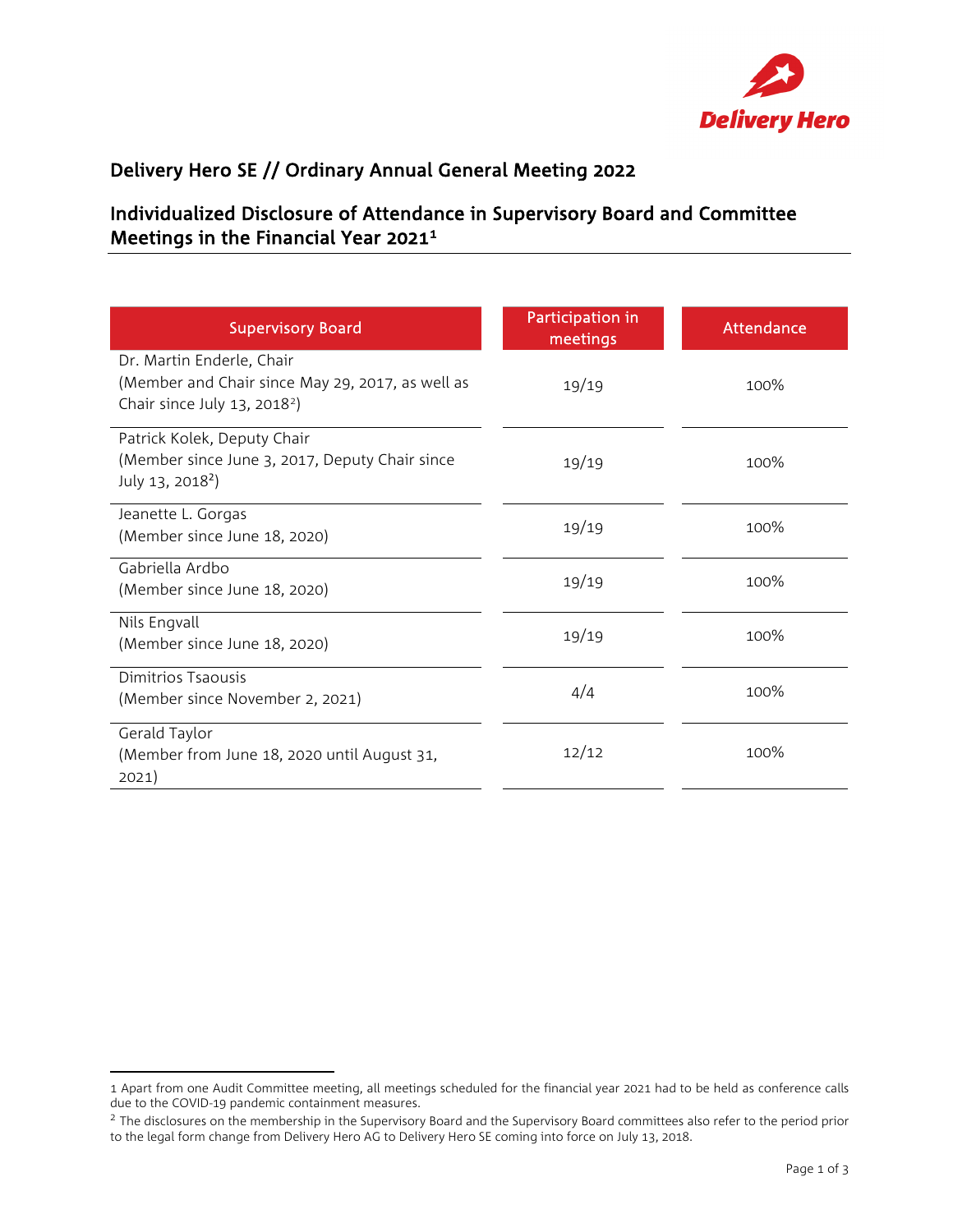| <b>Audit Committee</b>                                                                                                                       | Participation in<br>meetings | Attendance |
|----------------------------------------------------------------------------------------------------------------------------------------------|------------------------------|------------|
| Patrick Kolek, Chair<br>(Chair since August 1, 2018)                                                                                         | 8/8                          | 100%       |
| Dr. Martin Enderle, Deputy Chair<br>(Member until July 13, 2018 and since August 1,<br>2018 <sup>2</sup> , Deputy Chair since June 16, 2021) | 8/8                          | 100%       |
| Jeanette L. Gorgas<br>(Member since October 19, 2021)                                                                                        | 1/1                          | 100%       |
| Gerald Taylor<br>(Member from June 18, 2020 until August 31,<br>2021)                                                                        | 6/6                          | 100%       |

| <b>Renumeration Committee</b>                                                                         | Participation in<br>meetings | <b>Attendance</b> |
|-------------------------------------------------------------------------------------------------------|------------------------------|-------------------|
| Dr. Martin Enderle, Chair<br>(Member until July 13, 2018, Chair since August 1,<br>$2018^2$           | 1/1                          | 100%              |
| Patrick Kolek, Deputy Chair<br>(Member since August 1, 2018, Deputy Chair since<br>June 16, 2021)     | 1/1                          | 100%              |
| Gabriella Ardbo<br>(Member since June 18, 2020)                                                       | 1/1                          | 100%              |
|                                                                                                       |                              |                   |
| <b>Nomination Commitee</b>                                                                            | Participation in<br>meetings | <b>Attendance</b> |
| Dr. Martin Enderle, Chair<br>(Member until July 13, 2018, Chair since August 1,<br>$2018^2$           | 1/1                          | 100%              |
| Jeanette L. Gorgas, Deputy Chair<br>(Member since June 18, 2020, Deputy Chair since<br>June 16, 2021) | 1/1                          | 100%              |
|                                                                                                       |                              |                   |